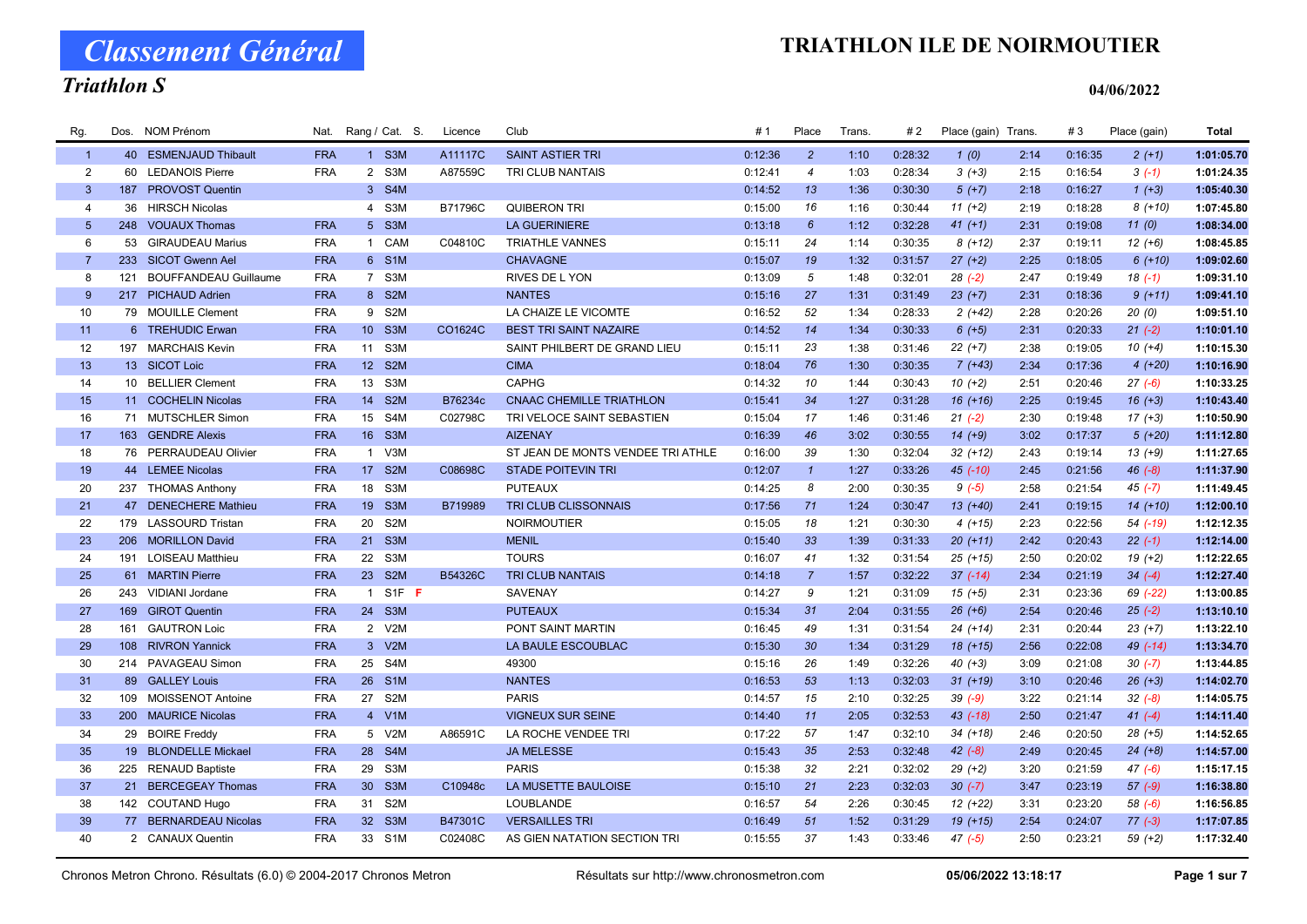Classement Général

# Triathlon S

| Rg. | Dos. | NOM Prénom                   | Nat.       |                 | Rang / Cat. S.   | Licence        | Club                            | #1      | Place | Trans. | # 2     | Place (gain) Trans. |      | #3      | Place (gain)  | <b>Total</b> |
|-----|------|------------------------------|------------|-----------------|------------------|----------------|---------------------------------|---------|-------|--------|---------|---------------------|------|---------|---------------|--------------|
| 41  |      | 17 GODET Sylvain             | <b>FRA</b> |                 | 6 V1M            | <b>B75640C</b> | SAINT SEBASTIEN SUR LOIRE       | 0:18:43 | 83    | 1:48   | 0:35:03 | $62 (+23)$          | 3:09 | 0:19:30 | $15(+19)$     | 1:18:09.25   |
| 42  |      | 32 DUFRIEN Annabelle         | <b>FRA</b> | $\overline{1}$  | $V2F$ F          | A32413C        | LES SABLES VENDEE TRI           | 0:17:35 | 60    | 1:37   | 0:32:09 | $33 (+20)$          | 3:05 | 0:24:07 | $78(-2)$      | 1:18:30.80   |
| 43  |      | 15 COCHELIN Francois         | <b>FRA</b> | 34              | S <sub>3</sub> M |                | <b>CNAAC CHEMILLE TRIATHLON</b> | 0:17:45 | 67    | 1:51   | 0:34:23 | 58 (+19)            | 2:47 | 0:21:51 | $44 (+5)$     | 1:18:34.40   |
| 44  | 195  | <b>MALEDANT Francois</b>     | <b>FRA</b> | 35              | S <sub>1</sub> M |                | <b>NANTES</b>                   | 0:18:02 | 75    |        |         |                     |      | 0:18:08 | $7(-44)$      | 1:18:39.00   |
| 45  |      | 103 POUNIT Thomas            | <b>FRA</b> | 36              | S <sub>4</sub> M |                | <b>PARIS</b>                    | 0:15:56 | 38    | 2:01   | 0:32:59 | 44 (0)              | 3:38 | 0:24:08 | $79(-7)$      | 1:18:39.60   |
| 46  |      | 99 OGER Pierre               | <b>FRA</b> | 37              | S <sub>4</sub> M |                | <b>MONTJEAN SUR LOIRE</b>       | 0:17:40 | 65    | 2:27   | 0:33:55 | $52 (+15)$          | 3:06 | 0:21:36 | $39 (+4)$     | 1:18:41.25   |
| 47  |      | 153 DOMINGOS Laurent         | <b>FRA</b> | 38              | S <sub>2</sub> M |                | <b>SAINT NAZAIRE</b>            | 0:15:22 | 28    | 2:25   | 0:33:44 | 46 (-17)            | 3:44 | 0:23:46 | $71 (-2)$     | 1:18:59.00   |
| 48  | 20   | <b>SORIN Emmanuel</b>        | <b>FRA</b> |                 | 7 V2M            | A98258         | <b>KEMPERLE TRI</b>             | 0:17:28 | 58    | 2:32   | 0:34:01 | $55(+9)$            | 3:38 | 0:21:28 | $37 (+1)$     | 1:19:03.55   |
| 49  |      | 118 BELAUD Julien            | <b>FRA</b> | 39              | S4M              |                | <b>BASSE GOULAINE</b>           | 0:21:14 | 117   | 1:53   | 0:32:22 | 36 (+58)            | 2:57 | 0:21:18 | $33 (+10)$    | 1:19:40.60   |
| 50  |      | 155 DUPONT LE PRIOL Corentin | <b>FRA</b> | 40              | S3M              |                | <b>ANTONY</b>                   | 0:16:47 | 50    | 2:08   | 0:36:40 | $85$ $(-11)$        | 2:49 | 0:21:22 | $36 (+11)$    | 1:19:43.65   |
| 51  |      | 168 GIL Nathan               | <b>FRA</b> | 41              | S <sub>2M</sub>  |                | <b>BOUGUENAIS</b>               | 0:15:10 | 22    | 2:26   | 0:33:57 | $53$ $(-24)$        | 4:10 | 0:24:24 | $82 (-5)$     | 1:20:04.90   |
| 52  |      | 3 GOURICHON Julie            | <b>FRA</b> |                 | 2 V1F            | A46054C        | <b>ASPTT ANGERS</b>             | 0:14:42 | 12    | 1:24   | 0:35:21 | $71 (-32)$          | 2:59 | 0:25:57 | $102(-8)$     | 1:20:20.25   |
| 53  |      | 98 PINEAU Pascal             | <b>FRA</b> |                 | 8 V4M            |                | <b>CHALLANS</b>                 | 0:19:02 | 88    | 2:09   | 0:34:52 | $60 (+24)$          | 3:24 | 0:21:30 | $38(+11)$     | 1:20:53.05   |
| 54  |      | 33 BACHELIER Laurent         | <b>FRA</b> |                 | 9 V2M            | B64848C        | LES SABLES VENDEE TRI           | 0:17:52 | 70    | 2:22   | 0:33:49 | 48 (+15)            | 3:16 | 0:23:50 | $72 (+1)$     | 1:21:07.35   |
| 55  |      | 107 WACHNICK Antoine         | <b>FRA</b> | 42              | S <sub>2</sub> M |                | <b>NANTES</b>                   | 0:15:23 | 29    | 2:06   | 0:38:27 | 99 (-34)            | 2:39 | 0:23:09 | $55(+8)$      | 1:21:42.10   |
| 56  |      | 130 CAUDRELIER Sylvain       | <b>FRA</b> | 10 <sup>1</sup> | V <sub>3</sub> M |                | <b>COMMEQUIERS</b>              | 0:17:28 | 59    | 1:30   | 0:32:25 | $38 (+18)$          | 3:46 | 0:26:56 | 119 (-15)     | 1:22:03.70   |
| 57  |      | 46 ELIES Geoffroy            | <b>FRA</b> |                 | 43 S4M           |                | <b>TREZ HIR</b>                 | 0:18:57 | 86    | 2:53   | 0:34:31 | 59 (+15)            | 3:17 | 0:22:32 | $52 (+14)$    | 1:22:07.50   |
| 58  | 196  | <b>MALHO Nathalie</b>        |            | 3               | $V3F$ F          |                |                                 | 0:15:51 | 36    | 1:33   | 0:38:44 | $102$ $(-31)$       | 3:02 | 0:23:22 | $61 (+9)$     | 1:22:30.00   |
| 59  |      | 240 VANHILLE Mathis          | <b>FRA</b> |                 | 44 S2M           |                | <b>SAINT NAZAIRE</b>            | 0:19:30 | 94    | 2:51   | 0:35:49 | $77(+12)$           | 3:35 | 0:20:57 | $29$ $(+23)$  | 1:22:39.60   |
| 60  |      | 39 RABAUD David              | <b>FRA</b> |                 | 11 V1M           | C02385C        | LA ROCHE VENDEE TRI             | 0:21:29 | 121   | 1:48   | 0:32:20 | $35 (+59)$          | 3:02 | 0:24:05 | $76(+2)$      | 1:22:41.05   |
| 61  |      | 222 PROD HOMME Antoine       | <b>FRA</b> | 45              | S <sub>1</sub> M |                | <b>TIERCE</b>                   | 0:17:39 | 64    | 2:24   | 0:34:00 | $54(+13)$           | 3:18 | 0:25:26 | 94 (-10)      | 1:22:44.00   |
| 62  |      | 140 COULONNIER Kevin         | <b>FRA</b> | 46              | S3M              |                | ANDREZE                         | 0:17:48 | 69    | 2:24   | 0:33:51 | 49 (+15)            | 3:09 | 0:25:36 | $97 (-8)$     | 1:22:46.40   |
| 63  |      | 158 FEIGEAN Romain           | <b>FRA</b> | 47              | S <sub>2</sub> M |                | <b>LA GUERINIERE</b>            | 0:18:38 | 82    | 2:11   | 0:35:14 | 66 (+17)            | 3:09 | 0:23:53 | $74 (+2)$     | 1:23:02.95   |
| 64  |      | 178 LALLICAN Francois        | <b>FRA</b> | 48              | S <sub>4</sub> M |                | AIGREFEUILLE SUR MAINE          | 0:19:29 | 93    | 2:15   | 0:35:41 | 75 (+20)            | 3:19 | 0:22:29 | $51 (+9)$     | 1:23:10.85   |
| 65  |      | 97 GERMAIN Olivier           | <b>FRA</b> | 12 <sup>2</sup> | V2M              |                | <b>NANTES</b>                   | 0:16:29 | 44    | 2:41   | 0:34:55 | $61 (-12)$          | 3:58 | 0:25:37 | $98 (-9)$     | 1:23:37.10   |
| 66  |      | 92 MASSIQUET Jacques         | <b>FRA</b> | 13              | V <sub>4</sub> M |                | VALLET                          | 0:16:45 | 48    | 1:49   | 0:36:19 | $80(-9)$            | 2:53 | 0:25:55 | $101 (-9)$    | 1:23:39.15   |
| 67  |      | 120 BOSSIER Lyonel           | <b>FRA</b> | 14              | V2M              |                | <b>SENLIS</b>                   | 0:19:51 | 96    | 2:36   | 0:33:53 | 50 (+26)            | 4:10 | 0:23:17 | $56 (+3)$     | 1:23:44.40   |
| 68  | 111  | PACTEAU Antony               | <b>FRA</b> | 15              | V3M              |                | <b>CHALLANS</b>                 | 0:20:19 | 107   | 2:03   | 0:33:54 | 51 (+39)            | 3:08 | 0:24:50 | 84 (0)        | 1:24:12.65   |
| 69  |      | 73 ROBIN Yves                | <b>FRA</b> |                 | 16 V5M           | C00783C        | TRI VELOCE SAINT SEBASTIEN      | 0:18:24 | 78    | 3:18   | 0:36:27 | $84 (-2)$           | 3:50 | 0:22:22 | $50(+11)$     | 1:24:18.30   |
| 70  |      | 250 ZIMMERMANN Louis         | <b>FRA</b> | 49              | S <sub>2</sub> M |                | ROCHEFORT SUR LOIRE             | 0:17:59 | 73    | 2:02   | 0:34:02 | 56 (+21)            | 3:40 | 0:26:41 | $117(-18)$    | 1:24:21.10   |
| 71  |      | 162 GAYOT Paul               | <b>FRA</b> | 50              | S <sub>3</sub> M |                | <b>RENNES</b>                   | 0:15:12 | 25    | 3:12   | 0:35:32 | 74 (-22)            | 4:38 | 0:26:13 | $105$ $(-24)$ | 1:24:44.75   |
| 72  |      | 154 DOUARD Regis             | <b>FRA</b> | 17              | V2M              |                | ORVAULT                         | 0:17:58 | 72    | 2:35   | 0:37:26 | $92 (-6)$           | 3:29 | 0:23:25 | $64 (+6)$     | 1:24:50.10   |
| 73  |      | 78 DUPUIS Benjamin           | <b>FRA</b> | 51              | S <sub>2</sub> M |                | <b>JOINVILLE LE PONT</b>        | 0:19:57 | 101   | 3:37   | 0:35:19 | $70(+14)$           | 4:07 | 0:22:02 | 48 (+14)      | 1:24:58.90   |
| 74  | 101  | <b>NAULLEAU Remy</b>         | <b>FRA</b> | 18              | V3M              |                | <b>CHALLANS</b>                 | 0:22:31 | 126   | 2:17   | 0:35:26 | 73 (+35)            | 3:29 | 0:21:20 | $35 (+17)$    | 1:25:01.45   |
| 75  |      | 194 MALEDANT Gilles          | <b>FRA</b> | 19              | V4M              |                | <b>NANTES</b>                   | 0:20:09 | 106   | 2:51   | 0:35:08 | 63 (+27)            | 3:32 | 0:23:33 | $67 (+4)$     | 1:25:11.35   |
| 76  |      | 51 BRICAUD Matthieu          | <b>FRA</b> | 52              | S3M              | B44109C        | TRI VELOCE SAINT SEBASTIEN      | 0:16:34 | 45    | 2:16   | 0:37:15 | $91 (-21)$          | 3:52 | 0:25:41 | 99 (-10)      | 1:25:35.80   |
| 77  |      | 246 VITET Frederic           | <b>FRA</b> | 53              | S <sub>4</sub> M |                | <b>ANGERS</b>                   | 0:18:57 | 87    | 2:31   | 0:37:11 | $89 (+2)$           | 3:23 | 0:23:51 | $73 (+8)$     | 1:25:50.00   |
| 78  | 173  | <b>HAISTE Nicolas</b>        | <b>FRA</b> | 54              | S <sub>3</sub> M |                | SOULAC SUR MER                  | 0:18:29 | 80    | 3:49   | 0:38:13 | $96$ $(-13)$        | 3:36 | 0:21:49 | 42 (+15)      | 1:25:53.25   |
| 79  |      | 190 LIZE Yann                | <b>FRA</b> | 20 <sup>°</sup> | V4M              |                | <b>CHALLANS</b>                 | 0:23:15 | 133   | 3:09   | 0:35:10 | 64 (+35)            | 3:16 | 0:21:42 | 40 (+19)      | 1:26:29.45   |
| 80  |      | 166 GERARD Elias             | <b>FRA</b> |                 | 55 S3M           |                | <b>PARIS</b>                    | 0:19:32 | 95    | 2:50   | 0:35:18 | 69 (+19)            | 3:55 | 0:24:57 | $86(-4)$      | 1:26:30.30   |
|     |      |                              |            |                 |                  |                |                                 |         |       |        |         |                     |      |         |               |              |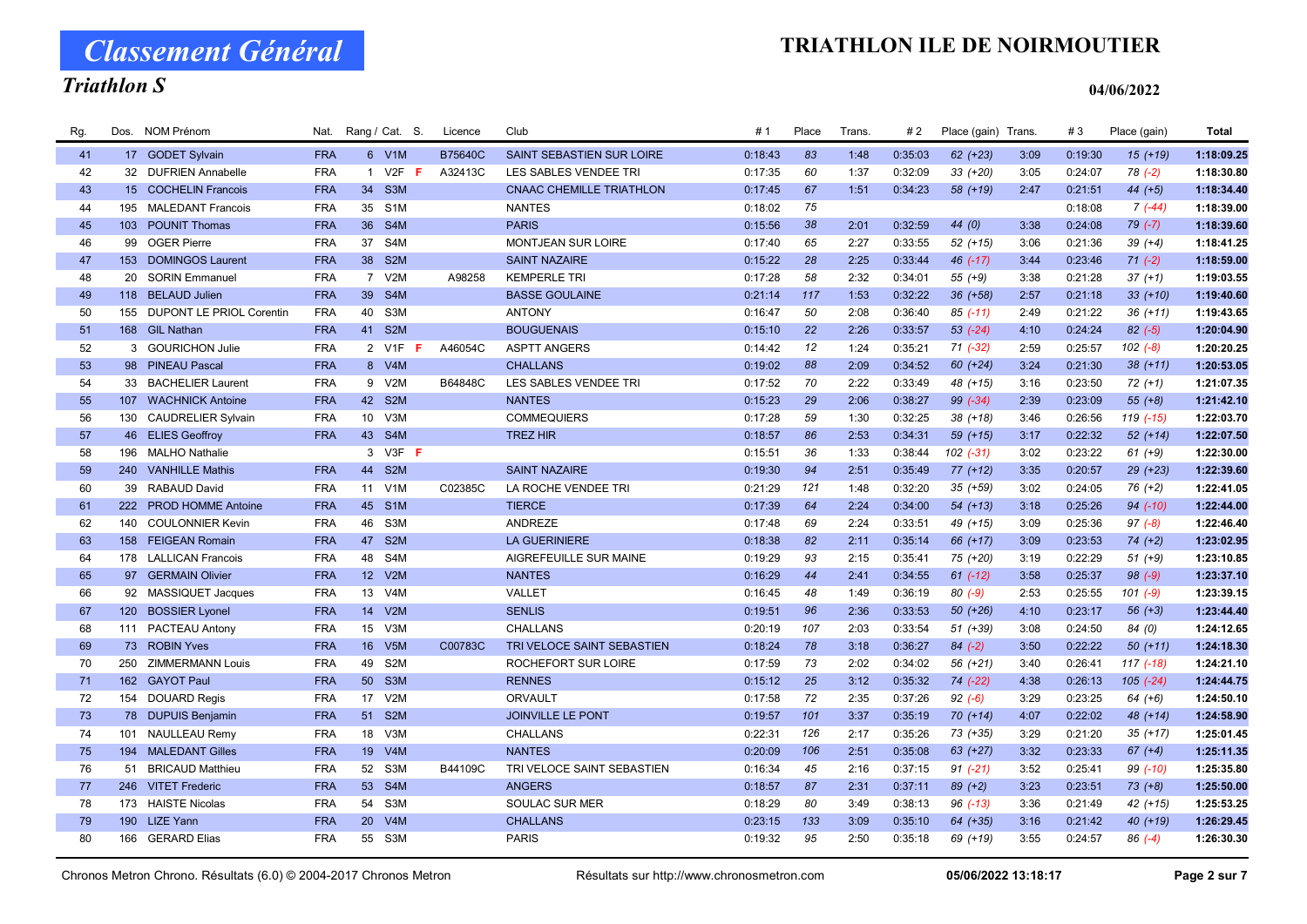Classement Général

# Triathlon S

| Rg. | Dos. | <b>NOM Prénom</b>              | Nat.       |                 | Rang / Cat. S.    | Licence | Club                       | #1      | Place | Trans. | # 2     | Place (gain) Trans. |      | #3      | Place (gain)  | <b>Total</b> |
|-----|------|--------------------------------|------------|-----------------|-------------------|---------|----------------------------|---------|-------|--------|---------|---------------------|------|---------|---------------|--------------|
| 81  |      | 136 COCHELIN Pierre            | <b>FRA</b> | 56              | S <sub>2M</sub>   |         | <b>ANGERS</b>              | 0:16:15 | 43    | 2:23   | 0:35:26 | $72$ $(-10)$        | 3:17 | 0:29:26 | 145 (-28)     | 1:26:44.45   |
| 82  |      | 247 VOUAUX Sebastien           | <b>FRA</b> | 21              | V1M               |         | <b>LA GUERINIERE</b>       | 0:17:19 | 56    | 2:33   | 0:36:49 | $87$ $(-16)$        | 3:28 | 0:26:58 | $121$ $(-10)$ | 1:27:05.75   |
| 83  | 131  | <b>CHARLLOUX Patrick</b>       | <b>FRA</b> | 22              | V4M               |         | ST GILLES CROIX DE VIE     | 0:19:58 | 102   | 2:31   | 0:35:12 | 65 (+25)            | 3:45 | 0:25:45 | $100(-6)$     | 1:27:07.30   |
| 84  | 185  | <b>LEMOINE Martin</b>          | <b>FRA</b> | 57              | S3M               |         | <b>NANTES</b>              | 0:18:51 | 84    | 3:24   | 0:41:16 | 128 (-23)           | 2:34 | 0:21:11 | $31 (+23)$    | 1:27:12.95   |
| 85  |      | 95 OUDOT Nicolas               | <b>FRA</b> | 23              | V2M               |         | <b>BARBATRE</b>            | 0:17:35 | 61    | 2:57   | 0:39:06 | $106$ $(-29)$       | 3:08 | 0:25:02 | 88 (+5)       | 1:27:46.00   |
| 86  |      | 100 PAJOT Quentin              | <b>FRA</b> | 58              | S <sub>2</sub> M  |         | ST PHILBERT DE GRAND LIEU  | 0:20:04 | 104   | 3:44   | 0:35:16 | $67 (+16)$          | 4:07 | 0:24:50 | $85 (+2)$     | 1:27:58.30   |
| 87  |      | 172 GUIRAUTON Christophe       | <b>FRA</b> | 24              | V2M               |         | LA CHAPELLE SUR ERDRE      | 0:16:11 | 42    | 2:17   | 0:38:59 | $105$ $(-33)$       | 4:01 | 0:26:36 | $114$ $(-12)$ | 1:28:02.50   |
| 88  |      | 113 ALFONSI Nicolas            | <b>FRA</b> | 59              | S <sub>4</sub> M  |         | <b>MONTREUIL</b>           | 0:18:26 | 79    | 2:31   | 0:37:12 | $90 (-2)$           | 4:01 | 0:26:21 | $111(-7)$     | 1:28:28.80   |
| 89  |      | 234 SIRET Pierre Yves          | <b>FRA</b> | 60              | S <sub>3</sub> M  |         | <b>NANTES</b>              | 0:25:33 | 144   | 4:38   | 0:31:29 | $17(+44)$           | 3:50 | 0:23:23 | $62 (+11)$    | 1:28:49.80   |
| 90  | 122  | <b>BOULANGER Thomas</b>        | <b>FRA</b> | 61              | S <sub>4</sub> M  |         | <b>REZE</b>                | 0:19:55 | 98    | 2:58   | 0:39:25 | $109$ $(-3)$        | 3:11 | 0:23:34 | 68 (+11)      | 1:29:00.90   |
| 91  |      | 143 CRESPO Nicolas             | <b>FRA</b> | 25              | V2M               |         | <b>SCEAUX</b>              | 0:21:21 | 120   | 5:01   | 0:36:46 | 86 (+15)            | 3:18 | 0:22:40 | $53(+14)$     | 1:29:04.25   |
| 92  |      | 27 VICTOR Yann                 | <b>FRA</b> | 26              | V <sub>4</sub> M  | A32290C | LA ROCHE VENDEE TRI        | 0:17:05 | 55    | 2:21   | 0:35:45 | $76$ $(-3)$         | 3:50 | 0:30:11 | 149 (-34)     | 1:29:10.75   |
| 93  |      | 242 VIDALIN Cyril              | <b>FRA</b> | 62              | S4M               |         | <b>BOUGUENAIS</b>          | 0:19:57 | 100   | 2:48   | 0:36:26 | $82 (+11)$          | 3:23 | 0:26:57 | $120(-4)$     | 1:29:27.60   |
| 94  |      | 83 CURET Francois Xavier       | <b>FRA</b> | 63              | S3M               |         | <b>PARIS</b>               | 0:17:36 | 62    | 3:01   | 0:41:54 | 135 (-40)           | 2:45 | 0:24:22 | $81 (+8)$     | 1:29:35.35   |
| 95  |      | 164 GENTIN Ingrid              | <b>FRA</b> |                 | 2 S2F F           |         | <b>NANTES</b>              | 0:19:56 | 99    | 3:01   | 0:40:32 | $119(-7)$           | 2:52 | 0:23:21 | $60 (+11)$    | 1:29:40.05   |
| 96  |      | 91 AZAM Marie                  | <b>FRA</b> |                 | 3 S3F <b>F</b>    |         | PARIS <sub>18</sub>        | 0:16:01 | 40    | 2:13   | 0:40:06 | $116$ $(-43)$       | 3:35 | 0:27:47 | $128$ $(-13)$ | 1:29:40.75   |
| 97  |      | 85 DURAND Gregory              | <b>FRA</b> |                 | 27 V1M            |         | SAINT MICHEL CHEF CHEF     | 0:19:12 | 90    | 2:59   | 0:34:09 | $57 (+21)$          | 4:01 | 0:29:29 | 146 (-28)     | 1:29:47.75   |
| 98  |      | 43 HAY Elodie                  | <b>FRA</b> | $\overline{4}$  | S3F<br>F          | C05520C | <b>SAUMUR TEAM TRI</b>     | 0:18:53 | 85    | 1:49   | 0:39:40 | $114 (-7)$          | 3:16 | 0:26:16 | $107(-6)$     | 1:29:50.60   |
| 99  |      | 239 THOUAULT Simon             | <b>FRA</b> |                 | 1 JUM             |         | LA ROCHE SUR YON           | 0:17:42 | 66    | 2:18   | 0:38:32 | $100(-18)$          | 3:32 | 0:27:50 | 129 (-15)     | 1:29:52.55   |
| 100 |      | 238 THOUAULT Luc               | <b>FRA</b> | 64              | S <sub>2</sub> M  |         | LA ROCHE SUR YON           | 0:12:40 | 3     | 2:09   | 0:42:37 | 142 (-71)           | 4:39 | 0:27:51 | 130 (-26)     | 1:29:52.85   |
| 101 |      | 110 MUSEREAU Antoine           | <b>FRA</b> | 28              | V2M               |         | <b>SENLIS</b>              | 0:20:37 | 110   | 3:42   | 0:36:26 | $83 (+13)$          | 4:21 | 0:24:58 | $87 (-4)$     | 1:30:01.30   |
| 102 |      | 69 BENSADOUN Bernard           | <b>FRA</b> | 29              | V <sub>4</sub> M  | B23805C | TRI VELOCE SAINT SEBASTIEN | 0:21:14 | 118   | 2:09   | 0:40:38 | $120 (+7)$          | 3:21 | 0:23:29 | 66 (+9)       | 1:30:48.85   |
| 103 |      | 193 MAGOT CUVRU Clementine     | <b>FRA</b> | 5 <sup>5</sup>  | S3F F             |         | <b>PARIS</b>               | 0:19:55 | 97    | 3:26   | 0:40:43 | $121$ $(-15)$       | 3:49 | 0:23:24 | $63 (+9)$     | 1:31:14.15   |
| 104 |      | 70 CHAPELLON Nicolas           | <b>FRA</b> | 30              | V1M               | C02298C | TRI VELOCE SAINT SEBASTIEN | 0:17:38 | 63    | 2:12   | 0:38:53 | $103$ $(-23)$       | 4:54 | 0:27:44 | 127 (-18)     | 1:31:19.65   |
| 105 |      | 213 PARPAILLON Benjamin        | <b>FRA</b> | 65              | S <sub>2</sub> M  |         | <b>JONZAC</b>              | 0:20:37 | 111   | 5:59   | 0:39:10 | $107$ $(-13)$       | 3:51 | 0:21:50 | 43 (+19)      | 1:31:25.25   |
| 106 | 134  | <b>CHEDEMAIL Jean Francois</b> | <b>FRA</b> | 31              | V3M               |         | LE LOUROUX BECONNAIS       | 0:23:30 | 136   | 2:46   | 0:36:23 | 81 (+32)            | 3:50 | 0:25:05 | $89(-2)$      | 1:31:31.20   |
| 107 |      | 232 ROGUET Lola                | <b>FRA</b> | 6 <sup>1</sup>  | $S2F$ F           |         | <b>BORDEAUX</b>            | 0:18:30 | 81    | 2:48   | 0:43:10 | $143$ $(-35)$       | 3:38 | 0:23:41 | $70 (+9)$     | 1:31:44.45   |
| 108 | 176  | <b>JEGO Florian</b>            | <b>FRA</b> | 66              | S <sub>3</sub> M  |         | <b>NANTES</b>              | 0:22:45 | 130   | 2:29   | 0:38:58 | $104 (+17)$         | 3:44 | 0:24:13 | $80 (+5)$     | 1:32:07.15   |
| 109 |      | 170 GRANIER Fanny              | <b>FRA</b> |                 | 7 S2F <b>F</b>    |         | <b>SAINT NAZAIRE</b>       | 0:18:17 | 77    | 2:28   | 0:39:59 | $115$ (-19)         | 3:35 | 0:28:03 | $132$ $(-13)$ | 1:32:19.25   |
| 110 |      | 104 NGUYEN Timothee            | <b>FRA</b> | 67              | S3M               |         | CHAVILLE                   | 0:20:48 | 112   | 3:11   | 0:39:37 | $110 (+3)$          | 3:28 | 0:25:29 | $96(-1)$      | 1:32:30.75   |
| 111 |      | 90 LEVINSON Lucie              | <b>FRA</b> |                 | 8 S2F F           |         | <b>LEVALLOIS PERRET</b>    | 0:19:25 | 91    | 2:58   | 0:41:08 | $126$ $(-17)$       | 2:54 | 0:26:19 | $109(-3)$     | 1:32:41.15   |
| 112 |      | 241 VIDALIN Julie              | <b>FRA</b> | 9               | S3F F             |         | <b>NANTES</b>              | 0:20:50 | 113   | 3:15   | 0:39:38 | $111 (+3)$          | 3:16 | 0:25:59 | $104 (-2)$    | 1:32:56.35   |
| 113 | 157  | <b>ESMENJAUD Thierry</b>       | <b>FRA</b> | 32 <sup>2</sup> | V4M               |         | <b>VILLERS LES NANCY</b>   | 0:22:14 | 124   | 3:04   | 0:36:17 | 79 (+25)            | 3:53 | 0:28:20 | $136(-14)$    | 1:33:45.80   |
| 114 | 150  | <b>DEMY Constantin</b>         | <b>FRA</b> |                 | 2 JUM             |         | <b>PARIS</b>               | 0:17:46 | 68    | 3:00   | 0:41:46 | 134 (-35)           | 2:56 | 0:28:26 | $138(-11)$    | 1:33:51.50   |
| 115 |      | 199 MAURICE Laurane            | <b>FRA</b> | 10 <sup>1</sup> | S <sub>2F</sub> F |         | <b>SAINT NAZAIRE</b>       | 0:20:06 | 105   | 3:06   | 0:37:31 | $93 (+10)$          | 4:13 | 0:29:04 | 143 (-20)     | 1:33:57.25   |
| 116 |      | 177 JOUAUD Flora               | <b>FRA</b> | 11              | $S2F$ F           |         | <b>SAINT NAZAIRE</b>       | 0:26:37 | 152   | 2:46   | 0:35:18 | 68 (+35)            | 4:02 | 0:25:26 | $95 (+1)$     | 1:34:06.25   |
| 117 |      | 228 RIMBAULT Mathilde          | <b>FRA</b> | 12 <sup>2</sup> | S3F F             |         | <b>PARIS</b>               | 0:19:25 | 92    | 2:47   | 0:43:58 | 146 (-35)           | 3:05 | 0:25:12 | $90 (+10)$    | 1:34:24.65   |
| 118 | 138  | <b>COLLEU Romane</b>           | <b>FRA</b> | 13              | S <sub>2F</sub> F |         | <b>PARIS</b>               | 0:21:53 | 123   | 3:14   | 0:41:19 | $130(-7)$           | 3:18 | 0:24:49 | 83 (+12)      | 1:34:30.90   |
| 119 |      | 88 LAMIABLE Lisa               | <b>FRA</b> |                 | 14 S3F F          |         | PARIS <sub>10</sub>        | 0:23:23 | 135   | 2:50   | 0:40:11 | $117(+6)$           | 3:02 | 0:25:20 | $92 (+10)$    | 1:34:43.85   |
| 120 |      | 9 HEUZE Lionel                 | <b>FRA</b> |                 | 33 V5M            |         | <b>BROCELIANDE TRI</b>     | 0:25:45 | 145   | 3:18   | 0:36:03 | 78 (+27)            | 3:49 | 0:26:21 | $110(-2)$     | 1:35:13.25   |
|     |      |                                |            |                 |                   |         |                            |         |       |        |         |                     |      |         |               |              |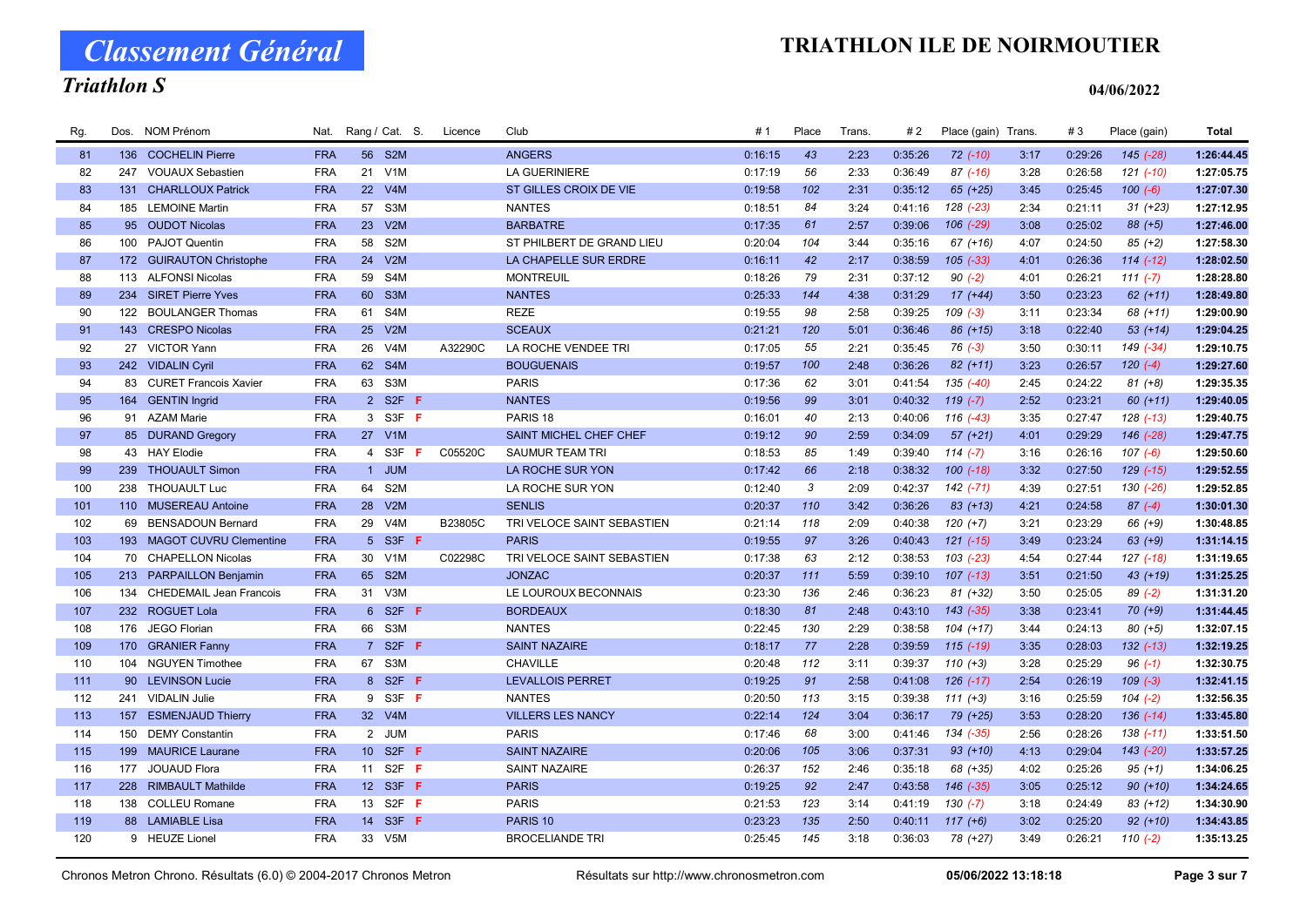Classement Général

# Triathlon S

| Rg.        |     | Dos. NOM Prénom           |            | Nat. Rang / Cat. S. |                               | Licence        | Club                         | #1      | Place | Trans. | #2      | Place (gain) Trans. |      | #3      | Place (gain)  | Total      |
|------------|-----|---------------------------|------------|---------------------|-------------------------------|----------------|------------------------------|---------|-------|--------|---------|---------------------|------|---------|---------------|------------|
| 121        |     | 68 AUGUIN Virginie        | <b>FRA</b> |                     | 4 V1F F                       | A94993         | TRI VELOCE SAINT SEBASTIEN   | 0:22:32 | 128   | 2:10   | 0:40:48 | $123 (+8)$          | 3:19 | 0:26:28 | $113(-1)$     | 1:35:14.20 |
| 122        |     | 84 ANTOINE Gabrielle      | <b>FRA</b> |                     | 15 S4F F                      |                | <b>NANTES</b>                | 0:22:38 | 129   | 3:30   | 0:38:13 | $97 (+15)$          | 4:01 | 0:27:21 | $124 (-8)$    | 1:35:39.95 |
| 123        |     | 216 PESLERBE Charlotte    | <b>FRA</b> |                     | 16 S3F F                      |                | <b>BELLEVIGNY</b>            | 0:22:49 | 132   | 2:42   | 0:39:39 | $113 (+13)$         | 4:05 | 0:26:40 | $115(-4)$     | 1:35:52.40 |
| 124        |     | 106 HULOT Vincent         | <b>FRA</b> | 34                  | V3M                           |                | <b>PONTPOINT</b>             | 0:21:07 | 114   | 3:28   | 0:41:08 | $127(-9)$           | 3:22 | 0:26:53 | $118(-1)$     | 1:35:55.50 |
| 125        |     | 50 EVENOU Gilbert         | <b>FRA</b> | 35 <sup>5</sup>     | V <sub>5</sub> M              | B72601c        | TRI VELOCE SAINT SEBASTIEN   | 0:25:50 | 146   | 2:40   | 0:38:00 | $95 (+14)$          | 3:41 | 0:25:58 | $103 (+7)$    | 1:36:06.15 |
| 126        |     | 105 TRICOIRE Tony         | <b>FRA</b> | 68                  | S3M                           |                | <b>BEAUPREAU EN MAUGES</b>   | 0:21:18 | 119   | 3:30   | 0:41:40 | $133( -12)$         | 3:09 | 0:26:40 | $116 (+5)$    | 1:36:14.65 |
| 127        | 149 | <b>DEMY Mathieu</b>       | <b>FRA</b> | 36 <sup>°</sup>     | V3M                           |                | <b>PARIS</b>                 | 0:22:48 | 131   | 2:54   | 0:38:41 | $101 (+16)$         | 3:42 | 0:28:16 | $134$ $(-12)$ | 1:36:17.70 |
| 128        |     | 102 BOGARD Romane         | <b>FRA</b> | 17                  | S <sub>2</sub> F <sub>F</sub> |                | <b>PARIS</b>                 | 0:16:44 | 47    | 2:59   | 0:46:49 | 153 (-86)           | 2:33 | 0:28:12 | $133 (+5)$    | 1:37:15.00 |
| 129        |     | 230 RIVERY Emmanuel       | <b>FRA</b> |                     | 37 V2M                        |                | LE LOROUX                    | 0:20:02 | 103   | 1:27   | 0:39:14 | $108 (+9)$          | 3:11 | 0:33:38 | 154 (-35)     | 1:37:29.30 |
| 130        |     | 12 MAQUET Laetitia        | <b>FRA</b> |                     | 5 V4F <b>F</b>                | A30722C        | <b>CHOLET TRI</b>            | 0:22:32 | 127   | 2:48   | 0:40:20 | $118 (+6)$          | 3:37 | 0:28:24 | $137 (-9)$    | 1:37:38.20 |
| 131        |     | 189 LIAGRE Felix          | <b>FRA</b> |                     | 69 S3M                        |                | <b>ASNIERES SUR SEINE</b>    | 0:21:13 | 116   | 7:44   | 0:38:17 | $98$ $(-18)$        | 3:17 | 0:27:23 | $125 (+3)$    | 1:37:50.65 |
| 132        |     | 1 COSSET Jean Michel      | <b>FRA</b> | 38                  | V <sub>4</sub> M              | A63450C        | ATHLETIC RETZ SUD LAC        | 0:23:57 | 140   | 2:26   | 0:39:39 | $112 (+14)$         | 3:45 | 0:28:19 | $135(-6)$     | 1:38:04.00 |
| 133        |     | 209 NEDELEC Gael          | <b>FRA</b> | 70                  | S4M                           |                | <b>CHOISY LE ROI</b>         | 0:23:48 | 138   | 4:11   | 0:37:41 | $94 (+16)$          | 3:47 | 0:29:20 | $144$ $(-11)$ | 1:38:44.15 |
| 134        |     | 192 LYONNET Come          | <b>FRA</b> | 71                  | S <sub>2</sub> M              |                | <b>HAUTE GOULAINE</b>        | 0:21:12 | 115   | 6:06   | 0:45:29 | 149 (-32)           | 2:49 | 0:23:25 | $65 (+13)$    | 1:38:58.40 |
| 135        |     | 114 ANGER Dominique       | <b>FRA</b> | 39                  | V4M                           |                | <b>CHATEAUGIRON</b>          | 0:27:54 | 157   | 3:01   | 0:37:01 | 88 (+22)            | 4:10 | 0:27:51 | 131(0)        | 1:39:54.15 |
| 136        |     | 223 PRUVOST Bertrand      | <b>FRA</b> | 40                  | V2M                           |                | <b>VINEUIL SAINT FIRMIN</b>  | 0:27:41 | 156   | 3:33   | 0:40:46 | $122 (+11)$         | 3:02 | 0:25:24 | $93 (+9)$     | 1:40:23.35 |
| 137        |     | 87 MANDULA Laure          | <b>FRA</b> | 18                  | S <sub>2F</sub> F             |                | <b>PARIS</b>                 | 0:20:26 | 108   | 6:54   | 0:42:07 | 139 (-33)           | 3:58 | 0:27:00 | $122 (+4)$    | 1:40:23.60 |
| 138        |     | 210 ORIZET Mathilde       | <b>FRA</b> |                     | 19 S2F F                      |                | <b>BASSE GOULAINE</b>        | 0:23:49 | 139   | 3:11   | 0:42:26 | 141(0)              | 3:44 | 0:27:16 | $123 (+1)$    | 1:40:23.80 |
| 139        |     | 198 MARMIN Laetitia       | <b>FRA</b> |                     | 20 S4F F                      |                | <b>NANTES</b>                | 0:24:38 | 142   | 2:45   | 0:41:16 | $129 (+5)$          | 3:31 | 0:28:41 | $142$ (-2)    | 1:40:48.65 |
| 140        |     | 115 AUBLE Carole          | <b>FRA</b> | 21                  | S3F F                         |                | SAINT HILAIRE DE CHALEONS    | 0:26:37 | 151   | 4:03   | 0:41:40 | $132 (+5)$          | 4:36 | 0:24:02 | $75(+6)$      | 1:40:55.80 |
| 141        |     | 82 MARMIN Fanny           | <b>FRA</b> |                     | 22 S2F F                      |                | <b>BORDEAUX</b>              | 0:23:19 | 134   | 4:06   | 0:42:19 | $140(-9)$           | 3:42 | 0:27:33 | $126 (+2)$    | 1:40:56.30 |
| 142        |     | 205 MONTALVAN Quentin     | <b>FRA</b> |                     | 72 S3M                        |                | LE PERREUX SUR MARNE         | 0:22:15 | 125   | 3:02   | 0:41:01 | $125$ $(-3)$        | 4:44 | 0:31:03 | $150(-14)$    | 1:42:02.30 |
| 143        |     | 207 MORRAGLIA Alice       | <b>FRA</b> | 23                  | S <sub>2F</sub> F             |                | <b>LYON</b>                  | 0:20:30 | 109   | 6:52   | 0:42:05 | $138(-31)$          | 4:03 | 0:28:41 | $141 (-3)$    | 1:42:08.15 |
| 144        |     | 144 DA SILVA Patrice      | <b>FRA</b> |                     | 41 V2M                        |                | SAINT ETIENNE DU ROUVRAY     | 0:24:37 | 141   | 3:33   | 0:45:33 | $150(-8)$           | 2:57 | 0:26:14 | $106 (+5)$    | 1:42:52.05 |
| 145        |     | 5 CHEDEMAIL Fabienne      | <b>FRA</b> |                     | 6 V3F <b>F</b>                |                | ASSOCIATION RUNNING LORETAIN | 0:26:15 | 150   | 2:25   | 0:40:49 | $124 (+8)$          | 3:36 | 0:29:56 | $147$ (-3)    | 1:42:58.15 |
| 146        |     | 231 ROBERT Melanie        | <b>FRA</b> | 24                  | S <sub>2F</sub> F             |                | <b>RENNES</b>                | 0:25:56 | 147   | 2:34   | 0:43:11 | $144 (+3)$          | 3:05 | 0:28:37 | $140(-2)$     | 1:43:20.85 |
| 147        |     | 188 LEVEQUE Marie         | <b>FRA</b> | 25 <sub>2</sub>     | S <sub>4F</sub> F             |                | <b>PARIS</b>                 | 0:26:06 | 148   | 4:04   | 0:45:48 | $151 (-5)$          | 3:05 | 0:25:17 | $91 (+6)$     | 1:44:16.80 |
| 148        |     | 224 QUILES Tamara         | <b>ESP</b> |                     | 26 S3F F                      |                | <b>PARIS</b>                 | 0:27:33 | 155   | 5:21   | 0:41:58 | $136 (+5)$          | 3:31 | 0:26:27 | $112 (+2)$    | 1:44:47.00 |
| 149        |     | 125 BRAUD Pauline         | <b>FRA</b> |                     | 27 S2F F                      |                | <b>MONNIERES</b>             | 0:18:01 | 74    | 4:12   | 0:45:52 | 152 (-62)           | 3:57 | 0:33:14 | $153$ $(-13)$ | 1:45:13.45 |
| 150        |     | 135 LANGEROCK Christophe  | <b>FRA</b> | 42                  | V <sub>4</sub> M              |                | <b>RULLY</b>                 | 0:26:52 | 154   | 4:00   | 0:44:37 | $147 (+2)$          | 3:34 | 0:26:18 | $108 (+2)$    | 1:45:18.50 |
| 151        |     | 96 JESTIN Ninon           | <b>FRA</b> |                     | 28 S2F F                      |                | <b>SAINT NAZAIRE</b>         | 0:23:34 | 137   | 3:03   | 0:42:03 | $137(-1)$           | 3:58 | 0:32:56 | $152$ $(-13)$ | 1:45:31.85 |
| 152        |     | 37 DURIX Aurelie          | <b>FRA</b> | 29                  | S3F                           | 0130766<br>-F. | <b>RMA PARIS TRIATHLON</b>   | 0:21:40 | 122   | 2:45   | 0:41:37 | $131 (-3)$          | 3:39 | 0:39:01 | 156 (-27)     | 1:48:39.05 |
| 153        |     | 129 CARMO DOMINGOS Antony | <b>FRA</b> |                     | 73 S3M                        |                | <b>PARIS</b>                 | 0:26:46 | 153   | 3:55   | 0:44:43 | $148 (+2)$          | 3:34 | 0:30:06 | $148$ $(-2)$  | 1:49:02.15 |
| 154        |     | 117 BATIGNE Marine        | <b>FRA</b> | 30                  | $S3F$ F                       |                | <b>NANTES</b>                | 0:26:08 | 149   | 3:14   | 0:43:33 | $145 (+1)$          | 4:33 | 0:32:50 | $151 (-6)$    | 1:50:16.55 |
| 155        |     | 123 BOURGEOIS Mazarine    | <b>FRA</b> | 31                  | S <sub>2F</sub> F             |                | <b>PARIS</b>                 | 0:25:29 | 143   | 3:35   | 0:49:37 | $154 (-11)$         | 3:25 | 0:28:34 | $139(-1)$     | 1:50:38.70 |
| 156        |     | 202 METAIS Henri          | <b>FRA</b> | 74                  | S3M                           |                | <b>ANGERS</b>                | 0:19:05 | 89    | 3:17   | 0:58:36 | 155 (-66)           | 5:06 | 0:37:02 | $155(-1)$     | 2:03:02.80 |
| <b>DNF</b> |     | 4 ROBERT Guillaume        | <b>FRA</b> | $\mathbf{0}$        | S3M                           | C04114C        | <b>ASPTT ANGERS</b>          | 0:15:08 | 20    | 1:19   |         |                     |      |         |               | $\bf{0}$   |
| <b>DNS</b> |     | 7 DUBOUCHET Olivier       | <b>FRA</b> |                     | 0 V3M                         | A32387         | <b>BLAIN TRI</b>             |         |       |        |         |                     |      |         |               |            |
| <b>DNS</b> |     | 8 JAMIN Arthur            | <b>FRA</b> |                     | 0 S2M                         | B62732         | <b>BREST TRI</b>             |         |       |        |         |                     |      |         |               |            |
| <b>DNS</b> |     | 16 LARUE Guillaume        | <b>FRA</b> |                     | 0 S3M                         | B72253C        | <b>CORMARIS TRI</b>          |         |       |        |         |                     |      |         |               |            |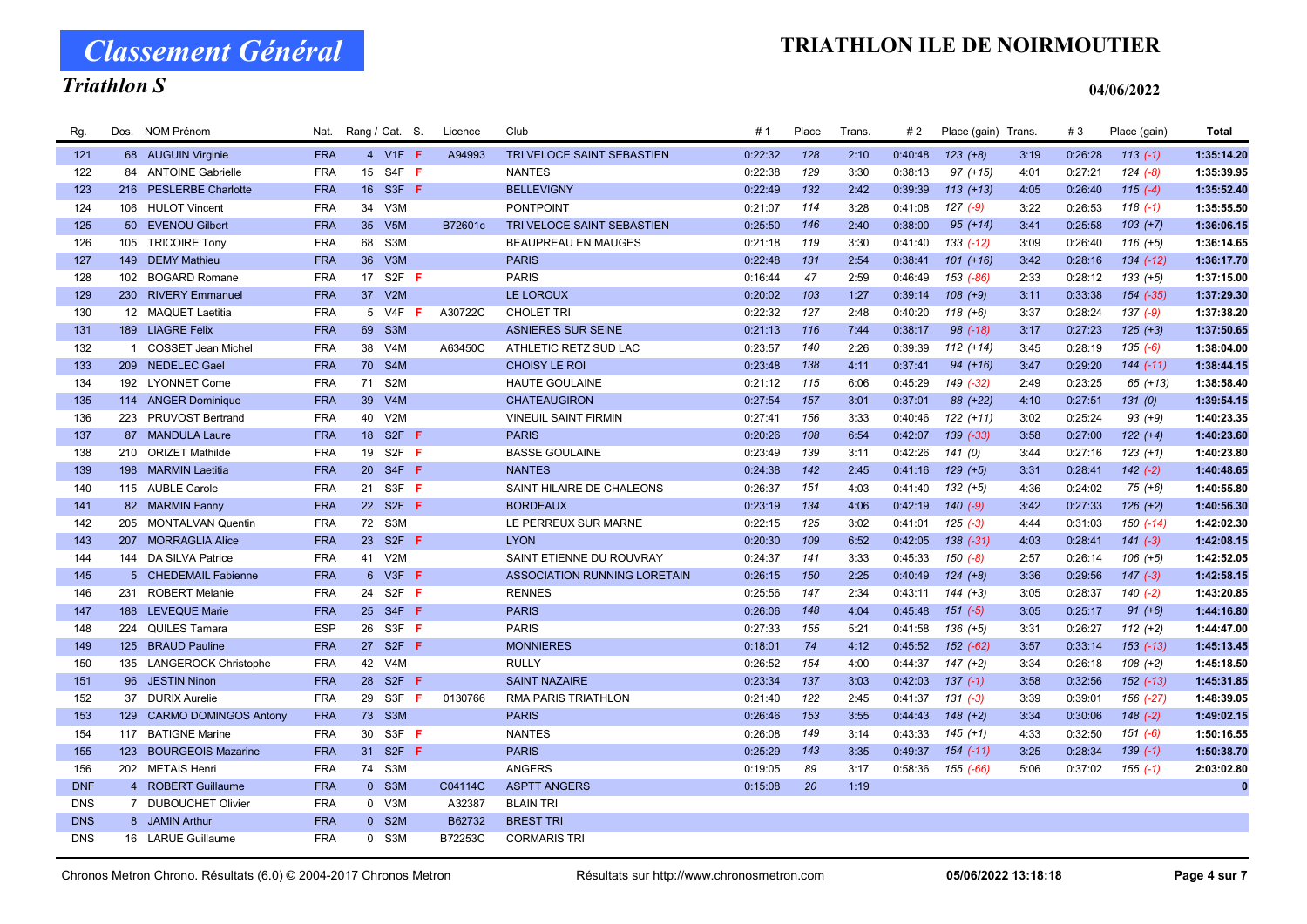# Classement Général

# TRIATHLON ILE DE NOIRMOUTIER

# Triathlon S

| Rg.        | Dos. NOM Prénom        |            | Nat. Rang / Cat. S. | Licence        | Club                                | # 1 | Place | Trans. | # 2 | Place (gain) Trans. | #3 | Place (gain) | Total |
|------------|------------------------|------------|---------------------|----------------|-------------------------------------|-----|-------|--------|-----|---------------------|----|--------------|-------|
| <b>DNS</b> | 22 AMISSE Alain        | <b>FRA</b> | 0 V4M               | A32754C        | LA MUSETTE BAULOISE                 |     |       |        |     |                     |    |              |       |
| <b>DNS</b> | 23 FOUCRET Alexandra   |            | $0$ V1F $F$         | A50239C        | LA MUSETTE BAULOISE                 |     |       |        |     |                     |    |              |       |
| <b>DNS</b> | 24 LEROUX Gabrielle    | <b>FRA</b> | $0$ S3F F           | B35415C        | LA MUSETTE BAULOISE                 |     |       |        |     |                     |    |              |       |
| <b>DNS</b> | 25 TREHIN Pascal       |            | 0 V5M               | B18469C        | LA MUSETTE BAULOISE                 |     |       |        |     |                     |    |              |       |
| <b>DNS</b> | 26 GRELLIER Antoine    | <b>FRA</b> | 0 S3M               | B98821C        | LA ROCHE VENDEE TRI                 |     |       |        |     |                     |    |              |       |
| <b>DNS</b> | 28 BIZEUL Thomas       | <b>FRA</b> | 0 S3M               | B54067C        | LA ROCHE VENDEE TRI                 |     |       |        |     |                     |    |              |       |
| <b>DNS</b> | 30 VAILLANT Axel       | <b>FRA</b> | 0 S1M               | B161310        | LA ROCHE VENDEE TRI                 |     |       |        |     |                     |    |              |       |
| <b>DNS</b> | 31 GASTINEAU Bryan     |            | 0 S2M               | A92360C        | LE POIRE SUR VIE VENDEE TRI         |     |       |        |     |                     |    |              |       |
| <b>DNS</b> | 34 DAMIENS Stephane    | <b>FRA</b> | 0 V2M               | A31538C        | <b>NANTES TRI</b>                   |     |       |        |     |                     |    |              |       |
| <b>DNS</b> | 35 DUBOIS Psvt         | <b>FRA</b> | 0 V1M               | A92366C        | LES SABLES VENDEE TRI               |     |       |        |     |                     |    |              |       |
| <b>DNS</b> | 38 LE POULICHET Benoit | <b>FRA</b> | 0 S4M               | <b>B71898L</b> | LA ROCHE VENDEE TRI                 |     |       |        |     |                     |    |              |       |
| <b>DNS</b> | 41 BONNIN David        | <b>FRA</b> | 0 V2M               | A31365         | PAYS DE ST GILLES CROIX DE VIE VEND |     |       |        |     |                     |    |              |       |
| <b>DNS</b> | 42 HAZARD Jeanne       | <b>FRA</b> | $0$ V4F F           | 0230566        | <b>SAINT HERBLAIN TRI</b>           |     |       |        |     |                     |    |              |       |
| <b>DNS</b> | 45 MORIO Bruno         | <b>FRA</b> | 0 V3M               | A32619C        | <b>TOBESPORT</b>                    |     |       |        |     |                     |    |              |       |
| <b>DNS</b> | 48 CHAIGNEAUD Karine   | <b>FRA</b> | $0$ V3F F           | B75341         | TRI VELOCE SAINT SEBASTIEN          |     |       |        |     |                     |    |              |       |
| <b>DNS</b> | 49 MARTIN Fabiola      | <b>FRA</b> | $0$ V2F F           | B60744         | TRI VELOCE SAINT SEBASTIEN          |     |       |        |     |                     |    |              |       |
| <b>DNS</b> | 52 GALERNE Lucas       | <b>FRA</b> | 0 S1M               | A43201C        | TRI VELOCE SAINT SEBASTIEN          |     |       |        |     |                     |    |              |       |
| <b>DNS</b> | 54 PERCHAUD Katia      | <b>FRA</b> | $0$ V3F $F$         | B05908C        | TRI ATLANTIQUE CARQUEFOU            |     |       |        |     |                     |    |              |       |
| <b>DNS</b> | 55 CHABROUX Nina       | <b>FRA</b> | $0$ S4F F           | B10896C        | TRI CLUB NANTAIS                    |     |       |        |     |                     |    |              |       |
| <b>DNS</b> | 56 COLLIBEAUX Laurene  | <b>FRA</b> | 0 S1F <b>F</b>      | C03180C        | TRI CLUB NANTAIS                    |     |       |        |     |                     |    |              |       |
| <b>DNS</b> | 57 DUPHIL Damien       | <b>FRA</b> | 0 S3M               | B29336C        | TRI CLUB NANTAIS                    |     |       |        |     |                     |    |              |       |
| <b>DNS</b> | 58 DURFORT Cedric      | <b>FRA</b> | 0 S2M               | B29324C        | TRI CLUB NANTAIS                    |     |       |        |     |                     |    |              |       |
| <b>DNS</b> | 59 FREMY Ingrid        | <b>FRA</b> | $0$ S3F F           | B30941C        | TRI CLUB NANTAIS                    |     |       |        |     |                     |    |              |       |
| <b>DNS</b> | 62 RAULO Paulin        | <b>FRA</b> | 0 S4M               | B99202C        | TRI CLUB NANTAIS                    |     |       |        |     |                     |    |              |       |
| <b>DNS</b> | 63 RICHARD Laurent     | <b>FRA</b> | 0 V5M               | A30022C        | TRI CLUB NANTAIS                    |     |       |        |     |                     |    |              |       |
| <b>DNS</b> | 64 MOSSET Nathalie     |            | 0 V1F F             | A65265C        | TRI COTE D AMOUR                    |     |       |        |     |                     |    |              |       |
| <b>DNS</b> | 65 MOSSET Elisa        |            | $0$ JUF $F$         | <b>B36050C</b> | TRI COTE D AMOUR                    |     |       |        |     |                     |    |              |       |
| <b>DNS</b> | 66 KLEIN Stephane      | <b>FRA</b> | 0 V4M               | A31743         | TRI COTE D AMOUR                    |     |       |        |     |                     |    |              |       |
| <b>DNS</b> | 67 GUITTENY Ronan      | <b>FRA</b> | 0 S3M               | B61988C        | TRI COTE D AMOUR                    |     |       |        |     |                     |    |              |       |
| <b>DNS</b> | 72 POUVREAU Nathalie   | <b>FRA</b> | $0$ V3F F           | B27882C        | TRI VELOCE SAINT SEBASTIEN          |     |       |        |     |                     |    |              |       |
| <b>DNS</b> | 74 BENDAMI Lina        | <b>FRA</b> | $0$ JUF $F$         | A60857C        | TRI VELOCE SAINT SEBASTIEN          |     |       |        |     |                     |    |              |       |
| <b>DNS</b> | 75 VIE Fabrice         | <b>FRA</b> | 0 V3M               | A74605C        | <b>TUB</b>                          |     |       |        |     |                     |    |              |       |
| <b>DNS</b> | 80 CHRISTELLE Creff    | <b>FRA</b> | $0$ V2F F           |                | <b>ROSPEZ</b>                       |     |       |        |     |                     |    |              |       |
| <b>DNS</b> | 81 AUDOUIN Cyril       | <b>FRA</b> | 0 S3M               |                | 44400 REZE                          |     |       |        |     |                     |    |              |       |
| <b>DNS</b> | 93 MILLET Philippe     | <b>FRA</b> | 0 V7M               |                | <b>MESQUER</b>                      |     |       |        |     |                     |    |              |       |
| <b>DNS</b> | 94 KLEIN Pierre Yves   | <b>FRA</b> | 0 S3M               | PC00525        | <b>NANTES</b>                       |     |       |        |     |                     |    |              |       |
| <b>DNS</b> | 112 ALEXANDRE Tissot   |            | 0 V2M               |                |                                     |     |       |        |     |                     |    |              |       |
| <b>DNS</b> | 116 BARAT Francois     | <b>FRA</b> | 0 V4M               |                | <b>BALLAINVILLIERS</b>              |     |       |        |     |                     |    |              |       |
| <b>DNS</b> | 119 BIZARD Stanislas   | <b>FRA</b> | $0$ S3M             |                | <b>PARIS</b>                        |     |       |        |     |                     |    |              |       |
| <b>DNS</b> | 124 BRACHET Cedric     | <b>FRA</b> | 0 S2M               |                | MONTESQUIEU DES ALBERES             |     |       |        |     |                     |    |              |       |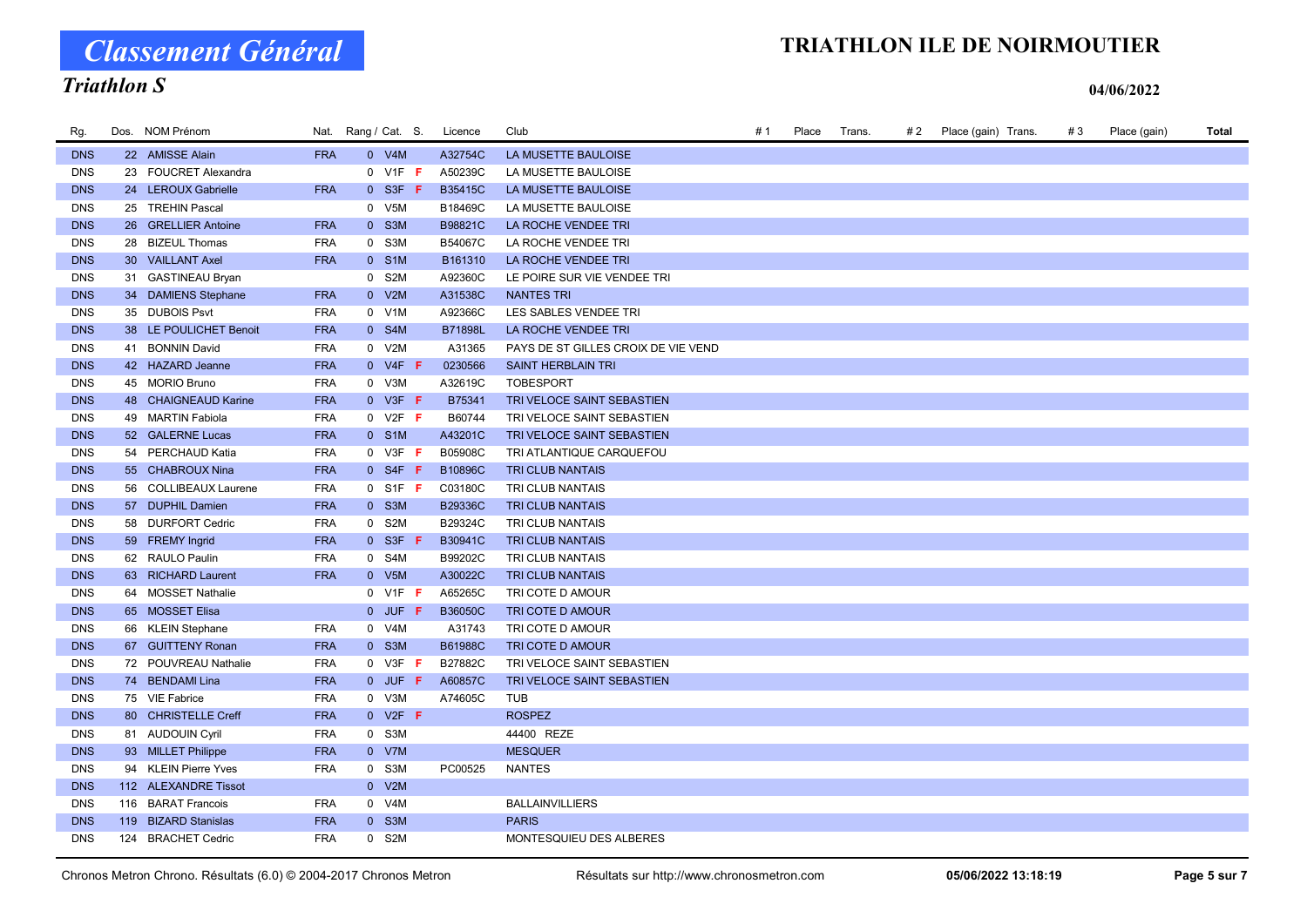# Classement Général

# TRIATHLON ILE DE NOIRMOUTIER

### Triathlon S

| Rg.        | Dos. NOM Prénom               |            | Nat. Rang / Cat. S. | Licence | Club                   | # 1 | Place | Trans. | # 2 | Place (gain) Trans. | #3 | Place (gain) | Total |
|------------|-------------------------------|------------|---------------------|---------|------------------------|-----|-------|--------|-----|---------------------|----|--------------|-------|
| <b>DNS</b> | 126 BRETECHE Victoire         | <b>FRA</b> | $0$ S3F F           |         | <b>NANTES</b>          |     |       |        |     |                     |    |              |       |
| <b>DNS</b> | 127 BRETON Alex               | <b>FRA</b> | 0 S4M               |         | <b>AZAY SUR INDRE</b>  |     |       |        |     |                     |    |              |       |
| <b>DNS</b> | 128 BRUCKER Mathieu           | <b>FRA</b> | 0 S4M               |         | <b>BRUXELLES</b>       |     |       |        |     |                     |    |              |       |
| <b>DNS</b> | 132 CHAVENTRE Franck          | <b>FRA</b> | 0 V4M               |         | CARQUEFOU              |     |       |        |     |                     |    |              |       |
| <b>DNS</b> | 133 CHAVENTRE Elodie          | <b>FRA</b> | $0$ S3F F           |         | LE LOROUX BOTTEREAU    |     |       |        |     |                     |    |              |       |
| <b>DNS</b> | 137 COCHETEUX Floris          | <b>FRA</b> | 0 V1M               |         | <b>PARIS</b>           |     |       |        |     |                     |    |              |       |
| <b>DNS</b> | 139 CORBIN Emeline            | <b>FRA</b> | $0$ S3F F           |         | <b>NANTES</b>          |     |       |        |     |                     |    |              |       |
| <b>DNS</b> | 141 COURTINE Christophe       | <b>FRA</b> | 0 V1M               |         | SAINTE PAZANNE         |     |       |        |     |                     |    |              |       |
| <b>DNS</b> | 145 DAVID Vincent             | <b>FRA</b> | 0 V2M               |         | SAINT ANDRE DES EAUX   |     |       |        |     |                     |    |              |       |
| <b>DNS</b> | 146 DAVID Severine            | <b>FRA</b> | $0$ V2F F           |         | SAINT ANDRE DES EAUX   |     |       |        |     |                     |    |              |       |
| <b>DNS</b> | 147 DE SAINT PERN Guillaume   | <b>FRA</b> | 0 S3M               |         | <b>BORDEAUX</b>        |     |       |        |     |                     |    |              |       |
| <b>DNS</b> | 148 DELIERE Arnaud            | <b>FRA</b> | 0 S4M               |         | LE LOROUX BOTTEREAU    |     |       |        |     |                     |    |              |       |
| <b>DNS</b> | 151 DESCARD Serge Haendel     | <b>FRA</b> | 0 S3M               |         | <b>PARIS</b>           |     |       |        |     |                     |    |              |       |
| <b>DNS</b> | 152 DEWAR Thomas              | <b>FRA</b> | 0 V1M               |         | VALLET                 |     |       |        |     |                     |    |              |       |
| <b>DNS</b> | 156 ENTRAYGUES Anne Raphaelle | <b>FRA</b> | $0$ S1F F           |         | <b>CARQUEFOU</b>       |     |       |        |     |                     |    |              |       |
| <b>DNS</b> | 159 FEUNTEUN Baptiste         | <b>FRA</b> | 0 S3M               |         | AIGREFEUILLE SUR MAINE |     |       |        |     |                     |    |              |       |
| <b>DNS</b> | 160 GABRIEL Lucie             | <b>FRA</b> | $0$ S2F F           |         | <b>PARIS</b>           |     |       |        |     |                     |    |              |       |
| <b>DNS</b> | 165 GERARD Clement            | <b>FRA</b> | 0 S4M               |         | <b>NANTES</b>          |     |       |        |     |                     |    |              |       |
| <b>DNS</b> | 167 GICQUIAUD Emmanuelle      |            | $0$ V2F F           |         |                        |     |       |        |     |                     |    |              |       |
| <b>DNS</b> | 171 GRY Benoit                | <b>FRA</b> | 0 V1M               |         | <b>BRAINS</b>          |     |       |        |     |                     |    |              |       |
| <b>DNS</b> | 174 HUSSON Mathieu            | <b>FRA</b> | 0 S3M               |         | <b>BREM SUR MER</b>    |     |       |        |     |                     |    |              |       |
| <b>DNS</b> | 175 JAMIN Denis               | <b>FRA</b> | 0 V4M               |         | SAINT PERE EN RETZ     |     |       |        |     |                     |    |              |       |
| <b>DNS</b> | 180 LATRON Gregoire           | <b>FRA</b> | 0 S3M               |         | <b>RENNES</b>          |     |       |        |     |                     |    |              |       |
| <b>DNS</b> | 181 LE BOT Julien             | <b>FRA</b> | 0 V2M               |         | <b>INDRE</b>           |     |       |        |     |                     |    |              |       |
| <b>DNS</b> | 182 LE GOFF Dorian            |            | 0 S2M               |         |                        |     |       |        |     |                     |    |              |       |
| <b>DNS</b> | 183 LEDEVIN Sebastien         | <b>FRA</b> | 0 V3M               |         | SAINT ANDRE DES EAUX   |     |       |        |     |                     |    |              |       |
| <b>DNS</b> | 184 LEFEBVRE Juliette         | <b>FRA</b> | $0$ S2F F           |         | <b>COURCAY</b>         |     |       |        |     |                     |    |              |       |
| <b>DNS</b> | 186 LENOUVEL Frederic         | <b>FRA</b> | 0 V1M               |         | <b>BOUGUENAIS</b>      |     |       |        |     |                     |    |              |       |
| <b>DNS</b> | 201 MENESTREAU Romain         | <b>FRA</b> | 0 V2M               |         | <b>MOZE SUR LOUET</b>  |     |       |        |     |                     |    |              |       |
| <b>DNS</b> | 203 MICHAUD Nicolas           | <b>FRA</b> | 0 S4M               |         | <b>SAINT HERBLAIN</b>  |     |       |        |     |                     |    |              |       |
| <b>DNS</b> | 204 MICHAUD Lise Marie        | <b>FRA</b> | $0$ S4F F           |         | <b>NANTES</b>          |     |       |        |     |                     |    |              |       |
| <b>DNS</b> | 208 MUSSAULT Olivier          | FRA        | 0 V1M               |         | THOUARE SUR LOIRE      |     |       |        |     |                     |    |              |       |
| <b>DNS</b> | 211 PAJOT Philippe            | <b>FRA</b> | 0 V3M               |         | <b>CHALLANS</b>        |     |       |        |     |                     |    |              |       |
| <b>DNS</b> | 212 PARENT Benoit             | <b>FRA</b> | 0 S4M               |         | <b>BORDEAUX</b>        |     |       |        |     |                     |    |              |       |
| <b>DNS</b> | 215 PELLEAU Fabien            | <b>FRA</b> | 0 S4M               |         | LE LOROUX BOTTEREAU    |     |       |        |     |                     |    |              |       |
| <b>DNS</b> | 218 PIED Florence             |            | $0$ V2F F           |         |                        |     |       |        |     |                     |    |              |       |
| <b>DNS</b> | 219 PIED Cedric               |            | 0 V3M               |         |                        |     |       |        |     |                     |    |              |       |
| <b>DNS</b> | 220 POUPEL Marielle           | FRA        | $0$ S3F F           |         | <b>NANTES</b>          |     |       |        |     |                     |    |              |       |
| <b>DNS</b> | 221 PROD HOMME Emmanuel       | <b>FRA</b> | 0 V2M               |         | <b>NANTES</b>          |     |       |        |     |                     |    |              |       |
| <b>DNS</b> | 226 RICH? Jean Pierre         |            | 0 V2M               |         |                        |     |       |        |     |                     |    |              |       |